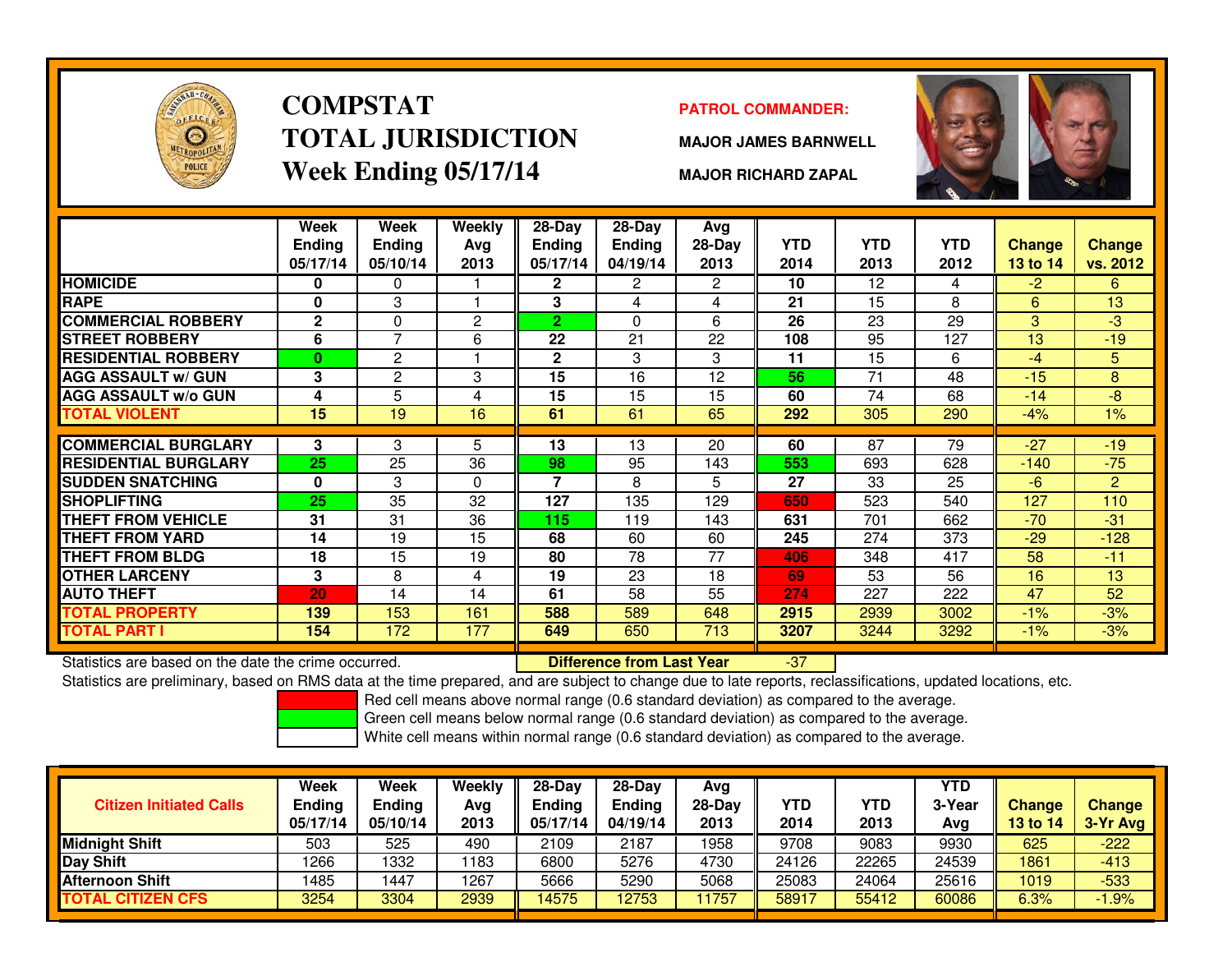

# **COMPSTATWEST CHATHAM PRECINCTWeek Ending 05/17/14**

**PRECINCT COMMANDER:**



**CAPT. CHARLES HALL**

|                             | Week<br><b>Ending</b><br>05/17/14 | Week<br><b>Ending</b><br>05/10/14 | Weekly<br>Avg<br>2013 | $28 - Day$<br><b>Ending</b><br>05/17/14 | $28 - Day$<br><b>Ending</b><br>04/19/14 | Avg<br>$28-Day$<br>2013 | <b>YTD</b><br>2014 | <b>YTD</b><br>2013 | <b>YTD</b><br>2012 | <b>Change</b><br><b>13 to 14</b> | <b>Change</b><br>vs. 2012 |
|-----------------------------|-----------------------------------|-----------------------------------|-----------------------|-----------------------------------------|-----------------------------------------|-------------------------|--------------------|--------------------|--------------------|----------------------------------|---------------------------|
| <b>HOMICIDE</b>             | 0                                 | $\Omega$                          | 0                     | 0                                       | 0                                       | 0                       | 0                  |                    | 0                  | -1                               | 0                         |
| <b>RAPE</b>                 | 0                                 |                                   | 0                     |                                         |                                         |                         | 6                  | 3                  | 3                  | 3                                | 3                         |
| <b>COMMERCIAL ROBBERY</b>   | 0                                 | 0                                 | 0                     | 0                                       | 0                                       |                         | 4                  | 4                  | 6                  | $\Omega$                         | $-2$                      |
| <b>STREET ROBBERY</b>       | 0                                 |                                   | 0                     |                                         | $\overline{2}$                          | 2                       | 10                 | 13                 | 16                 | -3                               | $-6$                      |
| <b>RESIDENTIAL ROBBERY</b>  | 0                                 |                                   | 0                     |                                         | 2                                       |                         | 4                  | 3                  | 0                  |                                  | 4                         |
| <b>AGG ASSAULT w/ GUN</b>   | 0                                 | $\Omega$                          | 0                     | 1                                       |                                         | и                       | 4                  | 8                  | 6                  | $-4$                             | $-2$                      |
| <b>AGG ASSAULT w/o GUN</b>  | $\bf{0}$                          |                                   |                       |                                         | 3                                       | 3                       | $\overline{7}$     | 10                 | 12                 | $-3$                             | $-5$                      |
| <b>TOTAL VIOLENT</b>        | $\mathbf{0}$                      | $\overline{4}$                    | $\overline{2}$        | 5                                       | 9                                       | 8                       | 35                 | 42                 | 43                 | $-17%$                           | $-19%$                    |
|                             |                                   |                                   |                       |                                         |                                         |                         |                    |                    |                    |                                  |                           |
| <b>COMMERCIAL BURGLARY</b>  |                                   |                                   |                       | 3                                       | 3                                       | $\overline{2}$          | 11                 | 12                 | 6                  | -1                               | 5                         |
| <b>RESIDENTIAL BURGLARY</b> | 4                                 | 5                                 | 6                     | 16                                      | 21                                      | 25                      | 98                 | 119                | 82                 | $-21$                            | 16                        |
| <b>SUDDEN SNATCHING</b>     | 0                                 | 0                                 | 0                     | 0                                       |                                         | 0                       | $\mathbf{2}$       | $\Omega$           |                    | 2                                |                           |
| <b>SHOPLIFTING</b>          | 7                                 | $\overline{ }$                    | 3                     | 26                                      | 22                                      | 12                      | 87                 | 58                 | 53                 | 29                               | 34                        |
| <b>THEFT FROM VEHICLE</b>   | 3                                 | 5                                 | 5                     | 15                                      | 19                                      | 21                      | 115                | 92                 | 89                 | 23                               | 26                        |
| <b>THEFT FROM YARD</b>      | $\mathbf{2}$                      | $\Omega$                          | $\overline{c}$        | 7                                       | 7                                       | 8                       | 49                 | 33                 | 70                 | 16                               | $-21$                     |
| <b>THEFT FROM BLDG</b>      | $\mathbf 2$                       | 2                                 | 3                     | 14                                      | 17                                      | 11                      | 75                 | 52                 | 73                 | 23                               | $\overline{2}$            |
| <b>OTHER LARCENY</b>        | 0                                 | 0                                 |                       | 3                                       | 4                                       | 2                       | 12                 | 6                  | 9                  | 6                                | 3                         |
| <b>AUTO THEFT</b>           | $\mathbf{2}$                      | 7                                 | $\overline{c}$        | 13                                      | 13                                      | 9                       | 58                 | 33                 | 30                 | 25                               | 28                        |
| <b>TOTAL PROPERTY</b>       | 21                                | 27                                | 23                    | 97                                      | 107                                     | 91                      | 507                | 405                | 413                | 25%                              | 23%                       |
| <b>TOTAL PART I</b>         | 21                                | 31                                | 25                    | 102                                     | 116                                     | 99                      | 542                | 447                | 456                | 21%                              | 19%                       |

Statistics are based on the date the crime occurred. **Difference from Last Year** 

Statistics are based on the date the crime occurred. **Difference from Last Year 195 htm**<br>Statistics are preliminary, based on RMS data at the time prepared, and are subject to change due to late reports, reclassifications,

Red cell means above normal range (0.6 standard deviation) as compared to the average.

Green cell means below normal range (0.6 standard deviation) as compared to the average.

| <b>Citizen Initiated Calls</b> | Week<br>Ending<br>05/17/14 | Week<br>Ending<br>05/10/14 | Weekly<br>Avg<br>2013 | $28-Day$<br><b>Ending</b><br>05/17/14 | $28-Dav$<br><b>Ending</b><br>04/19/14 | Avg<br>28-Day<br>2013 | YTD<br>2014 | YTD<br>2013 | YTD<br>3-Year<br>Avg | Change<br><b>13 to 14</b> | <b>Change</b><br>3-Yr Avg |
|--------------------------------|----------------------------|----------------------------|-----------------------|---------------------------------------|---------------------------------------|-----------------------|-------------|-------------|----------------------|---------------------------|---------------------------|
| <b>Midnight Shift</b>          | 95                         | 108                        | 97                    | 404                                   | 396                                   | 389                   | 1924        | 1783        | 1958                 | 141                       | $-34$                     |
| Day Shift                      | 267                        | 274                        | 242                   | 2661                                  | 1092                                  | 967                   | 4987        | 4509        | 4933                 | 478                       | 54                        |
| <b>Afternoon Shift</b>         | 333                        | 303                        | 259                   | ' 194                                 | 962                                   | 1036                  | 5232        | 4866        | 5174                 | 366                       | 58                        |
| <b>TOTAL CITIZEN CFS</b>       | 695                        | 695                        | 598                   | 4259                                  | 2450                                  | 2392                  | 12143       | 11158       | 12065                | 8.8%                      | 0.6%                      |

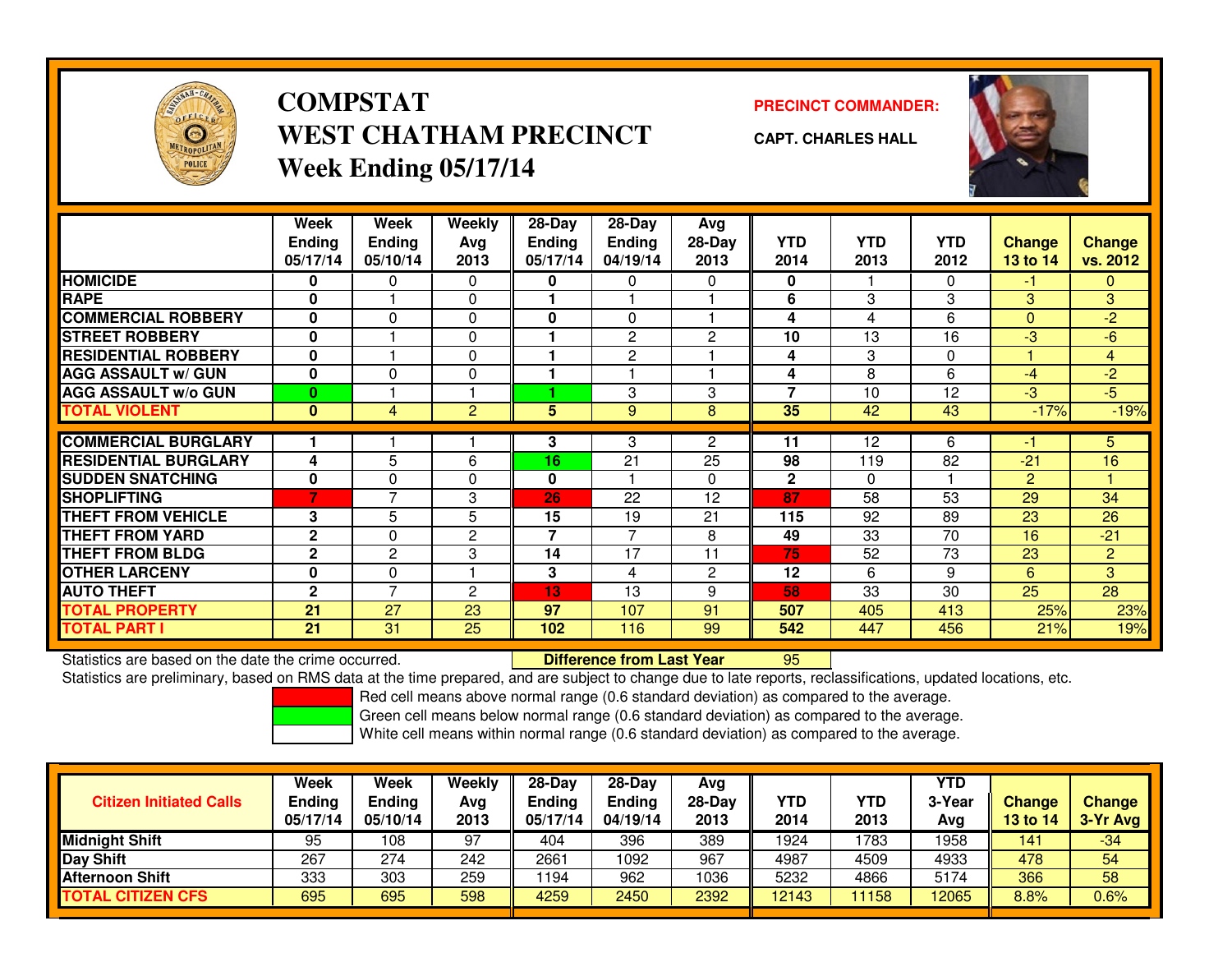

# **COMPSTATDOWNTOWN PRECINCTWeek Ending 05/17/14**

**PRECINCT COMMANDER:**

**CAPT. BEN HERRON**

<sup>22</sup>

|                             | Week<br><b>Ending</b><br>05/17/14 | Week<br><b>Ending</b><br>05/10/14 | Weekly<br>Avg<br>2013 | $28 - Day$<br><b>Ending</b><br>05/17/14 | $28$ -Day<br>Ending<br>04/19/14 | Avg<br>$28-Day$<br>2013 | <b>YTD</b><br>2014 | <b>YTD</b><br>2013 | <b>YTD</b><br>2012 | <b>Change</b><br><b>13 to 14</b> | <b>Change</b><br>vs. 2012 |
|-----------------------------|-----------------------------------|-----------------------------------|-----------------------|-----------------------------------------|---------------------------------|-------------------------|--------------------|--------------------|--------------------|----------------------------------|---------------------------|
| <b>HOMICIDE</b>             | 0                                 | 0                                 | 0                     | 0                                       | 0                               |                         |                    | 4                  | 0                  | $-3$                             |                           |
| <b>RAPE</b>                 | 0                                 | 0                                 | 0                     | 0                                       | 0                               |                         | 4                  | 4                  | 2                  | $\mathbf{0}$                     | $\overline{c}$            |
| <b>COMMERCIAL ROBBERY</b>   |                                   | 0                                 | $\Omega$              |                                         | $\Omega$                        |                         | 4                  | 2                  | 4                  | 2                                | $\Omega$                  |
| <b>STREET ROBBERY</b>       | $\bf{0}$                          |                                   | $\mathbf{2}$          | 3                                       | 4                               | 8                       | 22                 | 33                 | 43                 | $-11$                            | $-21$                     |
| <b>RESIDENTIAL ROBBERY</b>  | 0                                 | 0                                 | 0                     | $\bf{0}$                                | 0                               |                         | 0                  | 3                  | $\overline{c}$     | -3                               | $-2$                      |
| <b>AGG ASSAULT w/ GUN</b>   | $\bf{0}$                          |                                   |                       |                                         |                                 | 3                       | 11                 | 19                 | 9                  | -8                               | $\overline{2}$            |
| <b>AGG ASSAULT w/o GUN</b>  | $\overline{2}$                    |                                   |                       | 4                                       | 2                               | 4                       | 19                 | 15                 | 17                 | $\overline{4}$                   | $\overline{2}$            |
| <b>TOTAL VIOLENT</b>        | 3                                 | 3                                 | 4                     | 9                                       | $\overline{7}$                  | 18                      | 61                 | 80                 | 77                 | $-24%$                           | $-21%$                    |
| <b>COMMERCIAL BURGLARY</b>  | 1                                 | $\overline{2}$                    |                       | 3                                       | 3                               | 3                       | 11                 | 9                  | 15                 | 2                                | $-4$                      |
| <b>RESIDENTIAL BURGLARY</b> | 3                                 | 3                                 | 3                     | 10                                      | 8                               | 13                      | 46                 | 68                 | 64                 | $-22$                            | $-18$                     |
| <b>SUDDEN SNATCHING</b>     | 0                                 |                                   | $\Omega$              |                                         |                                 | 2                       | 9                  | 16                 | 12                 | -7                               | $-3$                      |
| <b>SHOPLIFTING</b>          | 4                                 | $\overline{2}$                    | 4                     | 16                                      | 16                              | 17                      | 93                 | 59                 | 54                 | 34                               | 39                        |
| <b>THEFT FROM VEHICLE</b>   | 10                                | 12                                | $\overline{7}$        | 36                                      | 38                              | 29                      | 159                | 142                | 159                | 17                               | $\mathbf{0}$              |
| <b>THEFT FROM YARD</b>      | 4                                 | 6                                 | 4                     | 28                                      | 25                              | 18                      | 70                 | 89                 | 77                 | $-19$                            | $-7$                      |
| <b>THEFT FROM BLDG</b>      |                                   |                                   |                       |                                         |                                 |                         |                    |                    | 96                 |                                  |                           |
|                             | 2                                 | 3                                 | 4                     | 21                                      | 23                              | 15                      | 99                 | 66                 |                    | 33                               | 3 <sup>1</sup>            |
| <b>OTHER LARCENY</b>        | 1                                 | 5                                 |                       | 9<br>⇁                                  | 9                               | 4                       | 16                 | 13                 | 14                 | 3                                | $\overline{2}$            |
| <b>AUTO THEFT</b>           | 4                                 |                                   | 2                     |                                         | 8                               | 9                       | 39                 | 39                 | 39                 | $\mathbf{0}$                     | $\overline{0}$            |
| <b>TOTAL PROPERTY</b>       | 29                                | 35                                | 27                    | 131                                     | 131                             | 110                     | 542                | 501                | 530                | 8%                               | 2%                        |
| <b>TOTAL PART I</b>         | 32                                | 38                                | 31                    | 140                                     | 138                             | 128                     | 603                | 581                | 607                | 4%                               | $-1%$                     |

Statistics are based on the date the crime occurred. **Difference from Last Year** 

Statistics are preliminary, based on RMS data at the time prepared, and are subject to change due to late reports, reclassifications, updated locations, etc.

Red cell means above normal range (0.6 standard deviation) as compared to the average.

Green cell means below normal range (0.6 standard deviation) as compared to the average.

| <b>Citizen Initiated Calls</b> | Week<br>Ending<br>05/17/14 | Week<br><b>Ending</b><br>05/10/14 | Weekly<br>Avg<br>2013 | $28-Day$<br><b>Endina</b><br>05/17/14 | $28-Dav$<br><b>Ending</b><br>04/19/14 | Avg<br>$28-Dav$<br>2013 | <b>YTD</b><br>2014 | <b>YTD</b><br>2013 | YTD<br>3-Year<br>Avg | Change<br>13 to 14 | <b>Change</b><br>3-Yr Avg |
|--------------------------------|----------------------------|-----------------------------------|-----------------------|---------------------------------------|---------------------------------------|-------------------------|--------------------|--------------------|----------------------|--------------------|---------------------------|
| Midnight Shift                 | 114                        | 122                               | 107                   | 470                                   | 454                                   | 428                     | 2176               | 2070               | 2256                 | 106                | $-80$                     |
| Day Shift                      | 231                        | 236                               | 208                   | 957                                   | 908                                   | 832                     | 4118               | 4014               | 4285                 | 104                | $-167$                    |
| <b>Afternoon Shift</b>         | 271                        | 271                               | 226                   | 1023                                  | 962                                   | 905                     | 4597               | 4303               | 4565                 | 294                | 32                        |
| <b>TOTAL CITIZEN CFS</b>       | 616                        | 629                               | 541                   | 2450                                  | 2324                                  | 2165                    | 10891              | 10387              | 11107                | 4.9%               | $-1.9%$                   |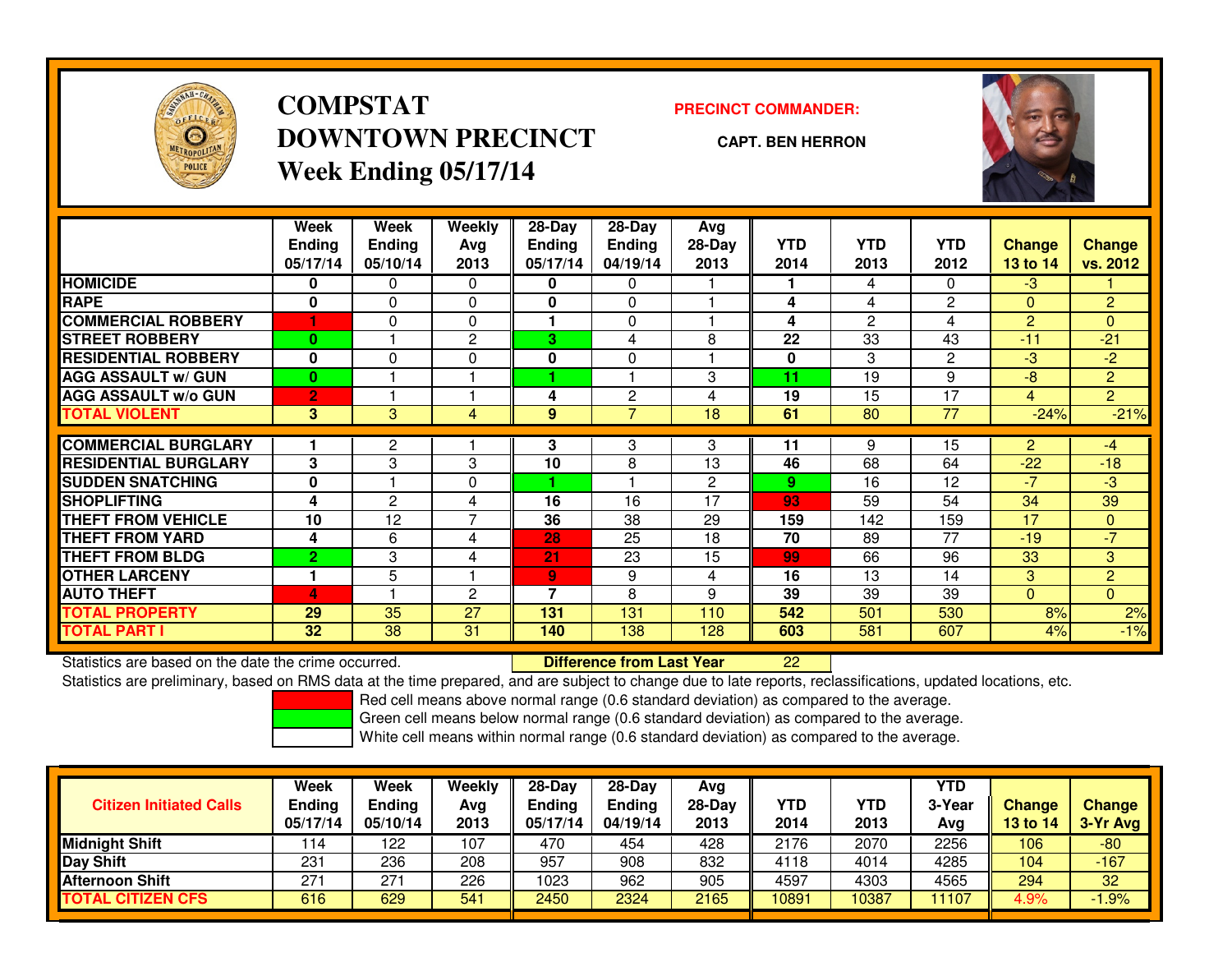

# **COMPSTATCENTRAL PRECINCT CAPT. DEVONN ADAMSWeek Ending 05/17/14**

**PRECINCT COMMANDER:**



|                             | Week           | Week          | Weekly   | 28-Day        | $28-Day$       | Avg      |            |            |                |                |                |
|-----------------------------|----------------|---------------|----------|---------------|----------------|----------|------------|------------|----------------|----------------|----------------|
|                             | Ending         | <b>Ending</b> | Avg      | <b>Ending</b> | Ending         | $28-Day$ | <b>YTD</b> | <b>YTD</b> | <b>YTD</b>     | <b>Change</b>  | <b>Change</b>  |
|                             | 05/17/14       | 05/10/14      | 2013     | 05/17/14      | 04/19/14       | 2013     | 2014       | 2013       | 2012           | 13 to 14       | vs. 2012       |
| <b>HOMICIDE</b>             | 0              | 0             | $\Omega$ | $\mathbf{2}$  | $\overline{2}$ |          | 7          | 3          | 3              | 4              | $\overline{4}$ |
| <b>RAPE</b>                 | $\bf{0}$       | 0             | $\Omega$ | 0             |                | $\Omega$ | 6          | 3          | 0              | 3              | 6              |
| <b>COMMERCIAL ROBBERY</b>   | $\mathbf{0}$   | $\Omega$      | $\Omega$ | $\mathbf{0}$  | $\Omega$       |          | 7          | 5          | 5              | $\overline{2}$ | $\overline{2}$ |
| <b>STREET ROBBERY</b>       | 5              | 3             |          | 12            | 9              | 5        | 41         | 25         | 31             | 16             | 10             |
| <b>RESIDENTIAL ROBBERY</b>  | $\bf{0}$       | $\Omega$      | $\Omega$ | $\bf{0}$      | $\Omega$       |          | 0          | 3          | $\overline{2}$ | -3             | $-2$           |
| <b>AGG ASSAULT w/ GUN</b>   | $\overline{2}$ |               |          | 6             | 5              | 4        | 23         | 18         | 16             | 5              | $\overline{7}$ |
| <b>AGG ASSAULT w/o GUN</b>  |                | $\mathbf{2}$  |          | 4             | 3              | 4        | 13         | 24         | 14             | $-11$          | $-1$           |
| <b>TOTAL VIOLENT</b>        | 8              | 6             | 4        | 24            | 20             | 17       | 97         | 81         | 71             | 20%            | 37%            |
| <b>COMMERCIAL BURGLARY</b>  |                | 0             | 2        | $\mathbf{2}$  | 2              |          | 13         | 27         | 15             | $-14$          | $-2$           |
| <b>RESIDENTIAL BURGLARY</b> | 9              | 9             | 9        | 36            | 30             | 37       | 172        | 188        | 182            | $-16$          | $-10$          |
| <b>SUDDEN SNATCHING</b>     | $\mathbf 0$    |               | $\Omega$ |               |                |          | 3          | 6          | 5              | -3             | $-2$           |
| <b>SHOPLIFTING</b>          | 3              |               | 2        | 6             | 7              | 8        | 40         | 40         | 10             | $\Omega$       | 30             |
| <b>THEFT FROM VEHICLE</b>   | 11             | 8             | 9        | 33            | 25             | 36       | 149        | 154        | 165            | -5             | $-16$          |
| <b>THEFT FROM YARD</b>      | 5              | 6             | 4        | 16            | 11             | 16       | 51         | 67         | 96             | $-16$          | $-45$          |
| <b>THEFT FROM BLDG</b>      | 6              | 5             | 4        | 18            | 12             | 17       | 73         | 79         | 73             | $-6$           | $\Omega$       |
| <b>OTHER LARCENY</b>        | 0              | 0             |          | $\mathbf{0}$  | $\overline{2}$ | 4        | 9          | 7          | 7              | $\overline{2}$ | $\overline{2}$ |
| <b>AUTO THEFT</b>           | 6              |               | 4        | 19            | 16             | 17       | 96         | 63         | 57             | 33             | 39             |
| <b>TOTAL PROPERTY</b>       | 41             | 31            | 35       | 131           | 106            | 142      | 606        | 631        | 610            | $-4%$          | $-1%$          |
| <b>TOTAL PART I</b>         | 49             | 37            | 39       | 155           | 126            | 159      | 703        | 712        | 681            | $-1%$          | 3%             |

Statistics are based on the date the crime occurred. **Difference from Last Year** 

Statistics are based on the date the crime occurred. **Difference from Last Year Namel Accord Para** and are subject<br>Statistics are preliminary, based on RMS data at the time prepared, and are subject to change due to late r

Red cell means above normal range (0.6 standard deviation) as compared to the average.

Green cell means below normal range (0.6 standard deviation) as compared to the average.

| <b>Citizen Initiated Calls</b> | <b>Ending</b><br>05/17/14 | <b>Ending</b><br>05/10/14 | Avg<br>2013 | <b>Endina</b><br>05/17/14 | $28-Dav$<br>Ending<br>04/19/14 | Avg<br>$28-Day$<br>2013 | <b>YTD</b><br>2014 | YTD<br>2013 | 3-Year<br>Avg | <b>Change</b><br>13 to 14 | <b>Change</b><br>3-Yr Avg |
|--------------------------------|---------------------------|---------------------------|-------------|---------------------------|--------------------------------|-------------------------|--------------------|-------------|---------------|---------------------------|---------------------------|
| <b>Midnight Shift</b>          | 115                       | 105                       | 105         | 454                       | 453                            | 419                     | 2054               | 1955        | 2135          | 99                        | -81                       |
| Day Shift                      | 272                       | 268                       | 249         | 1068                      | 1052                           | 996                     | 5115               | 4699        | 4919          | 416                       | 196                       |
| Afternoon Shift                | 313                       | 314                       | 263         | 1194                      | 150                            | 1050                    | 5117               | 5114        | 5425          | ∘                         | $-308$                    |
| <b>TOTAL CITIZEN CFS</b>       | 700                       | 687                       | 616         | 2716                      | 2655                           | 2465                    | 12286              | 1768        | 12479         | 4.4%                      | $1.5\%$                   |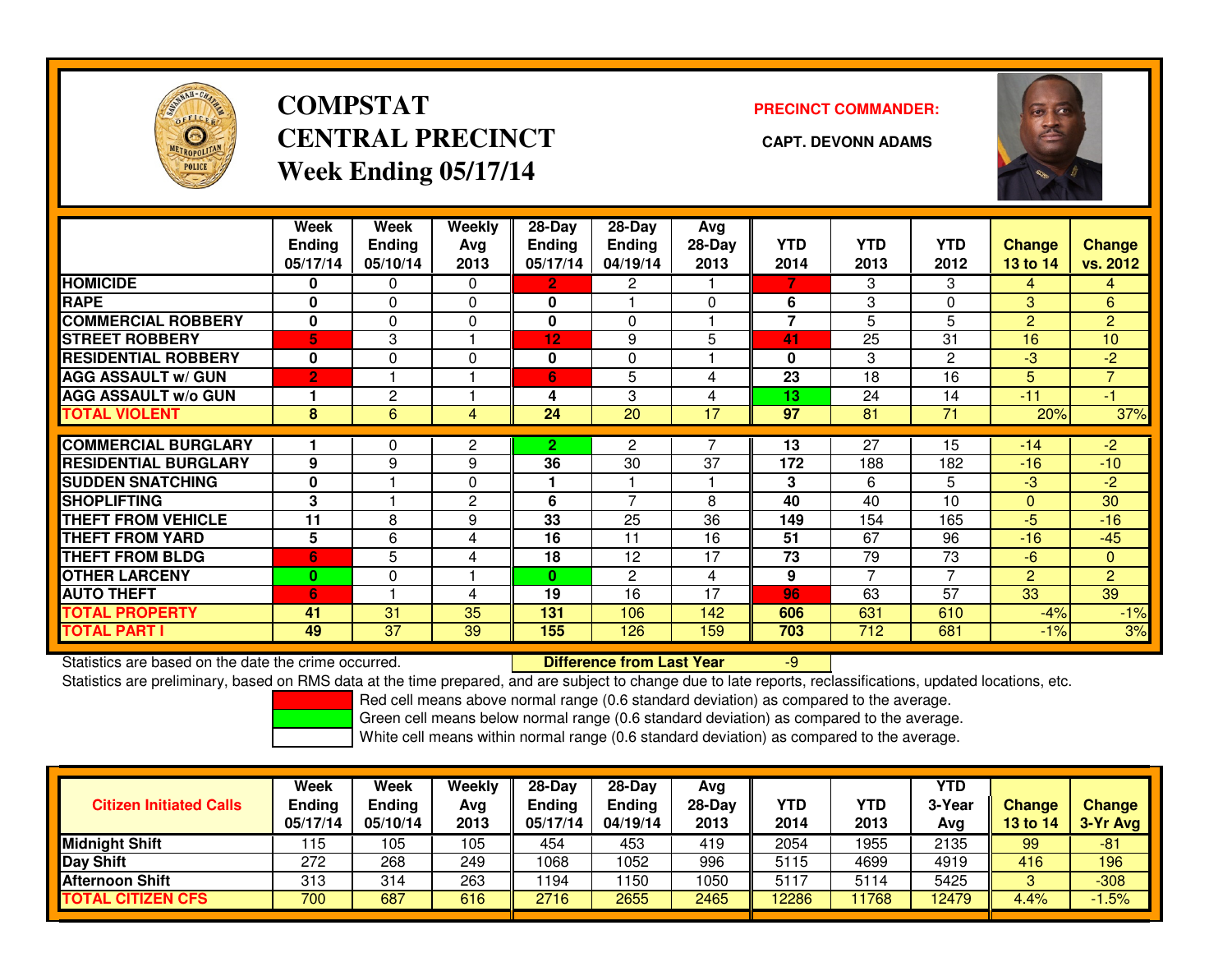

#### **COMPSTAT PRECINCT COMMANDER: SOUTHSIDE PRECINCT CAPT. TERRY SHOOPWeek Ending 05/17/14**



|                             | Week<br><b>Ending</b><br>05/17/14 | Week<br><b>Ending</b><br>05/10/14 | Weekly<br>Avg<br>2013 | 28-Day<br>Ending<br>05/17/14 | $28-Day$<br><b>Ending</b><br>04/19/14 | Avg<br>$28-Day$<br>2013 | <b>YTD</b><br>2014 | <b>YTD</b><br>2013 | <b>YTD</b><br>2012 | Change<br><b>13 to 14</b> | <b>Change</b><br>vs. 2012 |
|-----------------------------|-----------------------------------|-----------------------------------|-----------------------|------------------------------|---------------------------------------|-------------------------|--------------------|--------------------|--------------------|---------------------------|---------------------------|
| <b>HOMICIDE</b>             | 0                                 | $\mathbf{0}$                      | $\Omega$              | $\bf{0}$                     | $\Omega$                              | $\Omega$                | 0                  | 2                  | 0                  | $-2$                      | $\Omega$                  |
| <b>RAPE</b>                 | 0                                 | $\Omega$                          | 0                     | 0                            | 0                                     |                         |                    | $\overline{c}$     | 2                  | -1                        | $-1$                      |
| <b>COMMERCIAL ROBBERY</b>   |                                   | $\Omega$                          | $\Omega$              | н                            | 0                                     | $\overline{2}$          | 7                  | 6                  | 11                 |                           | -4                        |
| <b>ISTREET ROBBERY</b>      |                                   | $\Omega$                          |                       | 4                            | 3                                     | 3                       | 18                 | 8                  | 21                 | 10                        | $-3$                      |
| <b>RESIDENTIAL ROBBERY</b>  | 0                                 | $\Omega$                          | $\Omega$              | $\bf{0}$                     | 0                                     |                         | 5                  | 2                  | $\overline{2}$     | 3                         | 3                         |
| <b>AGG ASSAULT w/ GUN</b>   | 0                                 | $\Omega$                          | 0                     | 0                            | 0                                     |                         | 3                  | 8                  | 6                  | -5                        | -3                        |
| <b>AGG ASSAULT w/o GUN</b>  | 0                                 |                                   | 0                     | $\mathbf{2}$                 | 4                                     | $\overline{c}$          | 7                  | 17                 | 13                 | $-10^{-}$                 | $-6$                      |
| <b>TOTAL VIOLENT</b>        | $\mathbf{2}$                      |                                   | $\overline{2}$        | $\overline{7}$               | 7                                     | 10                      | 41                 | 45                 | 55                 | $-9%$                     | $-25%$                    |
| <b>COMMERCIAL BURGLARY</b>  | 0                                 | $\Omega$                          |                       | 4                            | 4                                     | 4                       | 15                 | 24                 | 32                 | -9                        | $-17$                     |
| <b>RESIDENTIAL BURGLARY</b> | 7                                 | 3                                 | 8                     | 20                           | 19                                    | 31                      | 96                 | 145                | 147                | $-49$                     | $-51$                     |
| <b>ISUDDEN SNATCHING</b>    | 0                                 | $\Omega$                          | $\Omega$              |                              |                                       |                         | 5                  | 5                  | 5                  |                           | $\Omega$                  |
|                             |                                   |                                   |                       |                              |                                       |                         |                    |                    |                    | $\Omega$                  |                           |
| <b>SHOPLIFTING</b>          | 5                                 | 14                                | 15                    | 40                           | 46                                    | 58                      | 258                | 246                | 292                | 12                        | $-34$                     |
| <b>THEFT FROM VEHICLE</b>   | 4                                 | $\overline{2}$                    | 7                     | 11                           | 14                                    | 28                      | 107                | 174                | 121                | $-67$                     | $-14$                     |
| <b>THEFT FROM YARD</b>      |                                   | 4                                 | $\overline{c}$        | 7                            | 8                                     | 8                       | 37                 | 37                 | 69                 | $\mathbf{0}$              | $-32$                     |
| <b>THEFT FROM BLDG</b>      | 5                                 | $\overline{c}$                    | 5                     | 14                           | 11                                    | 19                      | 68                 | 85                 | 99                 | $-17$                     | $-31$                     |
| <b>OTHER LARCENY</b>        | $\overline{2}$                    |                                   |                       | 4                            | 2                                     | 4                       | 13                 | 18                 | 7                  | -5                        | 6                         |
| <b>AUTO THEFT</b>           | 4                                 |                                   | 2                     | 10                           | 8                                     | 9                       | 37                 | 50                 | 59                 | $-13$                     | $-22$                     |
| <b>TOTAL PROPERTY</b>       | 28                                | 27                                | 40                    | 111                          | 113                                   | 163                     | 636                | 784                | 831                | $-19%$                    | $-23%$                    |
| <b>TOTAL PART I</b>         | 30                                | 28                                | 43                    | 118                          | 120                                   | 173                     | 677                | 829                | 886                | $-18%$                    | $-24%$                    |

Statistics are based on the date the crime occurred. **Difference from Last Year** 

 $-152$ 

Statistics are preliminary, based on RMS data at the time prepared, and are subject to change due to late reports, reclassifications, updated locations, etc.

Red cell means above normal range (0.6 standard deviation) as compared to the average.

Green cell means below normal range (0.6 standard deviation) as compared to the average.

| <b>Citizen Initiated Calls</b> | Week<br><b>Ending</b><br>05/17/14 | Week<br><b>Ending</b><br>05/10/14 | Weekly<br>Avg<br>2013 | $28-Day$<br><b>Ending</b><br>05/17/14 | $28$ -Day<br><b>Ending</b><br>04/19/14 | Avg<br>$28-Dav$<br>2013 | YTD<br>2014 | YTD<br>2013 | YTD<br>3-Year<br>Avg | <b>Change</b><br>13 to 14 | <b>Change</b><br>3-Yr Avg |
|--------------------------------|-----------------------------------|-----------------------------------|-----------------------|---------------------------------------|----------------------------------------|-------------------------|-------------|-------------|----------------------|---------------------------|---------------------------|
| <b>Midnight Shift</b>          | 82                                | 88                                | 86                    | 341                                   | 442                                    | 343                     | 1698        | 1584        | 1724                 | 114                       | $-26$                     |
| <b>Day Shift</b>               | 252                               | 249                               | 238                   | 1021                                  | 112                                    | 950                     | 4843        | 4438        | 4919                 | 405                       | $-76$                     |
| <b>Afternoon Shift</b>         | 256                               | 242                               | 244                   | 1005                                  | 988                                    | 976                     | 4730        | 4590        | 4884                 | 140                       | $-154$                    |
| <b>TOTAL CITIZEN CFS</b>       | 590                               | 579                               | 567                   | 2367                                  | 2542                                   | 2269                    | 11271       | 10612       | 1527                 | 6.2%                      | $-2.2%$                   |